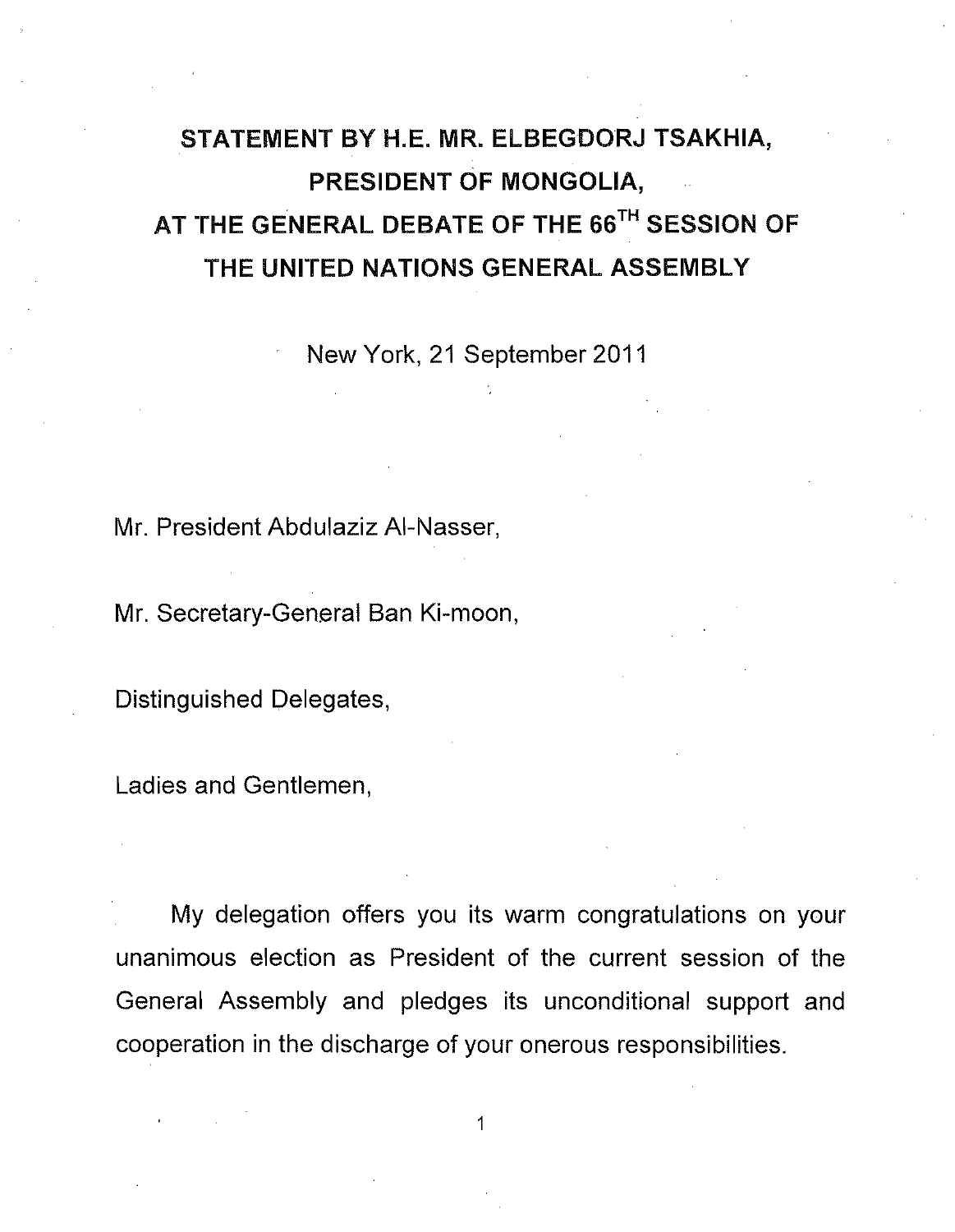I wish to extend my sincere congratulations to you, Mr. Secretary-General, on your well deserved re-election and express my deep appreciation of your accomplishment in enhancing the role of the world Organization in promoting peace, security and development.

Your unanimous re-election to this high post is a testimony to your outstanding leadership of the United Nations over the past five years and is a vote of strong confidence in your future endeavors.

On behalf of the people of Mongolia, I warmly welcome South Sudan as the 193<sup>rd</sup> member of the United Nations.

Mr. President,

Today the international community finds itself in times of uncertainty. The recovery from the economic and financial crisis has been uneven and sluggish. Its social repercussions have intensified with stagnant unemployment and poverty in many. countries. Incidences of mega-disasters occur all too often. Unprecedented challenges stemming from climate change continue and remain to be dealt with.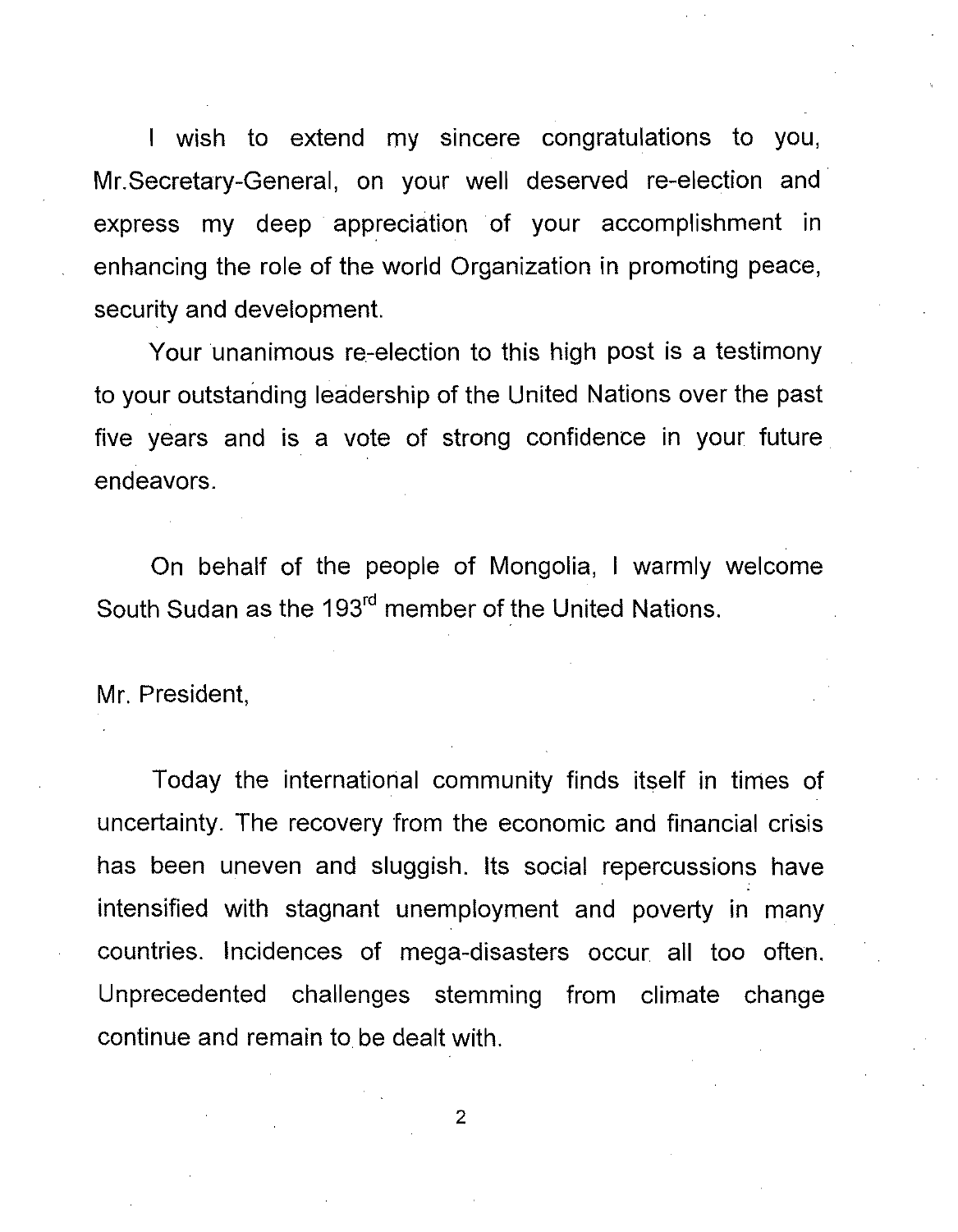The world's population will reach 7 billion next month. But it is a cause of great concern that over a billion still suffer from hunger. The global economic and financial crisis grossly affected our drive to achieve the Millennium Development Goals. A number of international negotiations and mediation efforts· on conflict resolution are yet to produce results.

In today's globalized world, these challenges require collective solutions. To find effective solutions, the existing governance structure ought to be improved and reformed. Involvement of international organizations is critical to this process.

The thematic discussions on enhancing the role of the UN in global economic governance and dialogues with the G-20 Chair held during the 65th session of the General Assembly were the first important step. What we need to do now is to enhance the role and status of the UN, including the ECOSOC in global economic decision-making. It has also become imperative to ensure full-and-on-time delivery on the Millennium Development Goals and formulate the post-2015 development agenda.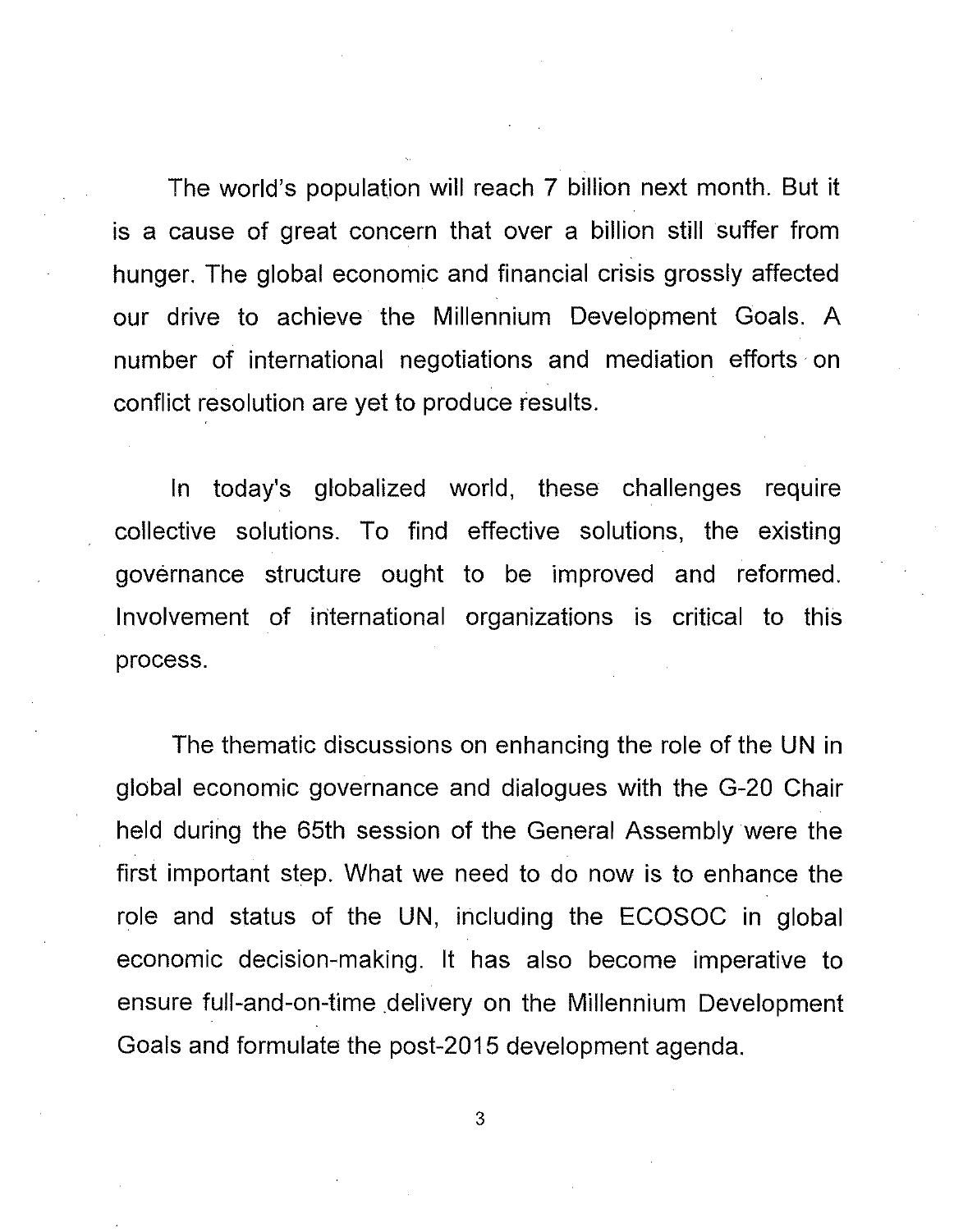This agenda should ensure meaningful integration of developing countries into the world economy taking into account the vulnerabilities of landlocked, least developed countries and those susceptible to desertification and climate change; The Doha development round of multilateral trade negotiations, stalled for the past decade, has yet to produce positive results toward this end.

Every 6th member of the UN is a landlocked developing country (LLDCs). Remoteness from world markets and high transport costs are a major impediment to the development of landlocked developing countries. Along with other fellow members of the group Mongolia endeavors to advance our common interests at the United Nations and World Trade Organization. The creation of the International Think-Tank of landlocked developing countries set up in Ulaanbaatar will undoubtedly contribute to intensified cooperation in the implementation of the Almaty Program of Action and our relevant MDGs. Hence, I call on all the relevant parties to sign and ratify the multilateral agreement establishing this institution that is vitally important to LLDCs.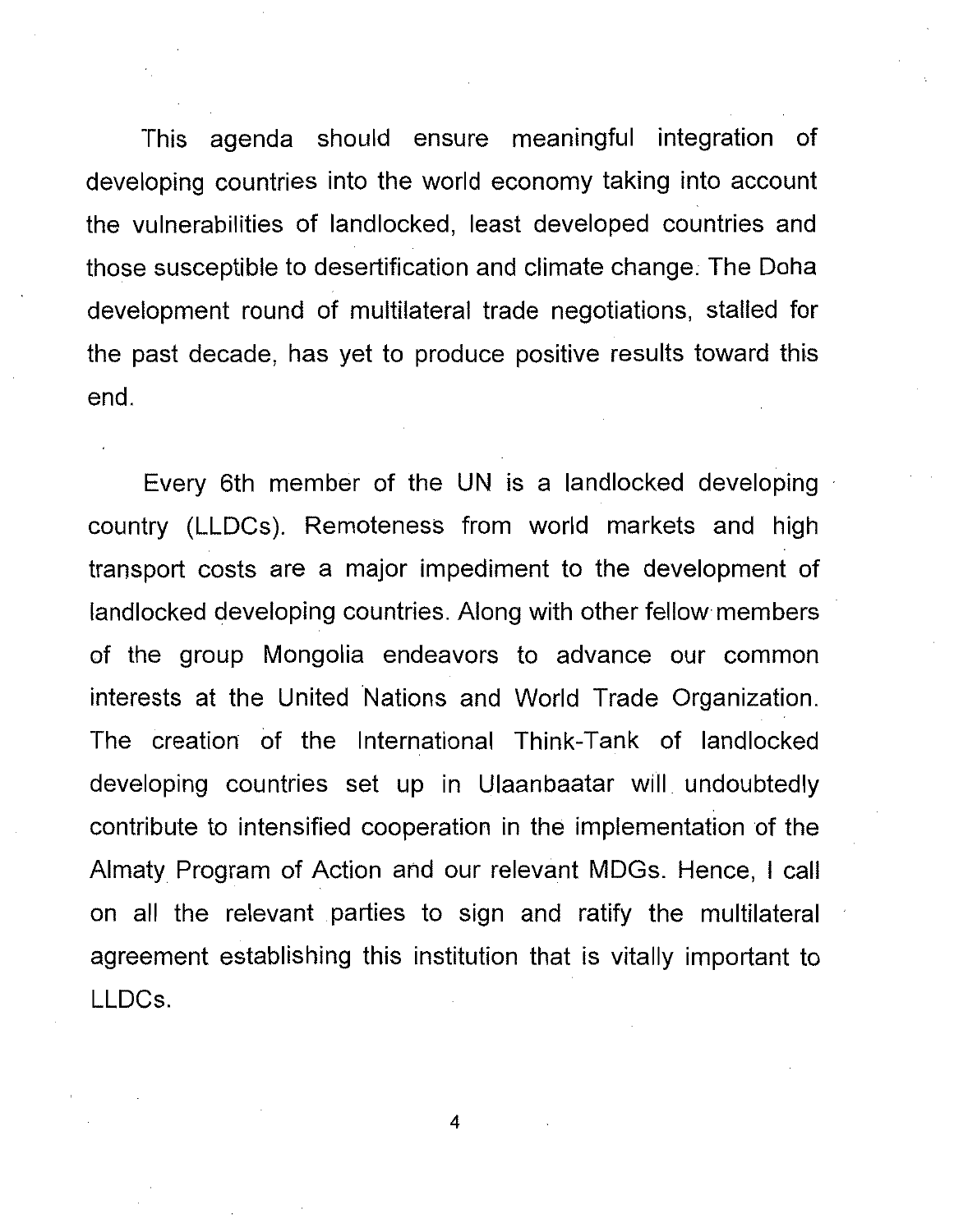Last year we reviewed progress of the MDGs implementation and agreed on strengthening this partnership. Yet, as disclosed by the recent MDG Gap Task Force report, significant gaps remain in delivering on the commitments in the areas of aid, trade, debt relief, and access to new technologies.

As for Mongolia, 66 percent of MDGs are achievable by 2015. Yet goals on poverty, environmental degradation and gender inequality are seriously off track, which calls for steppedup government action as well as enhanced bilateral and multilateral partnership to meet these challenges.

Mongolia has been implementing targeted policy and activities aimed at poverty reduction. Alcoholism is one of the serious social ills associated with poverty. As President, I initiated a nation-wide movement to stop alcohol abuse, curb its. consumption and encourage abstinence, which has enjoyed wide public support. With a view to encouraging such movements in other countries it might be useful to look into the possibility of developing an international convention aimed at reducing alcohol consumption.

Mr. President,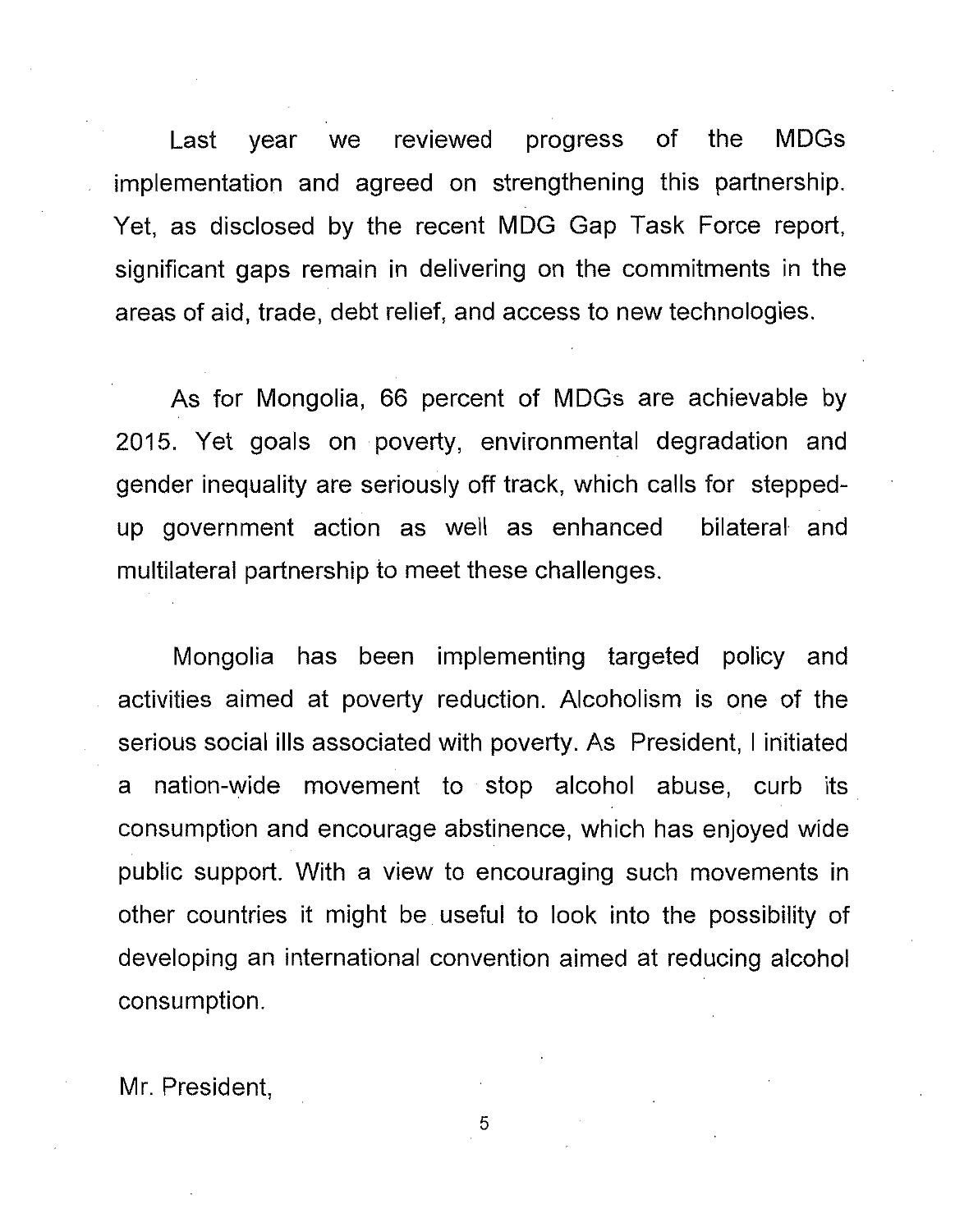Climate change, drought, land degradation, desertification (DLDD) have emerged as one of the gravest challenges facing humankind. Yesterday's High-level meeting on desertification was an important step in finding collective solutions to these challenges. It is a matter of great concern that 2 billion people around the globe and about 50 per cent of agricultural land are affected by desertification, land degradation and drought. Therefore, it is necessary to set up an intergovernmental panel to conduct a comprehensive study on DLDD's effects and identify action-oriented recommendations for the affected countries.

We look forward to the 17th Conference of the Parties to the UN Framework Convention on Climate Change to be held In Durban later this year to agree on a significant reduction of greenhouse gas emissions and the development of the "Green Economy". I believe that global transition to a green economy is critically important to mitigate climate change, halt desertification, land degradation, ecosystem destruction and loss of biodiversity. This in turn will reduce poverty.

Financial assistance and expertise are vital to developing countries, including my own country, in their efforts to develop a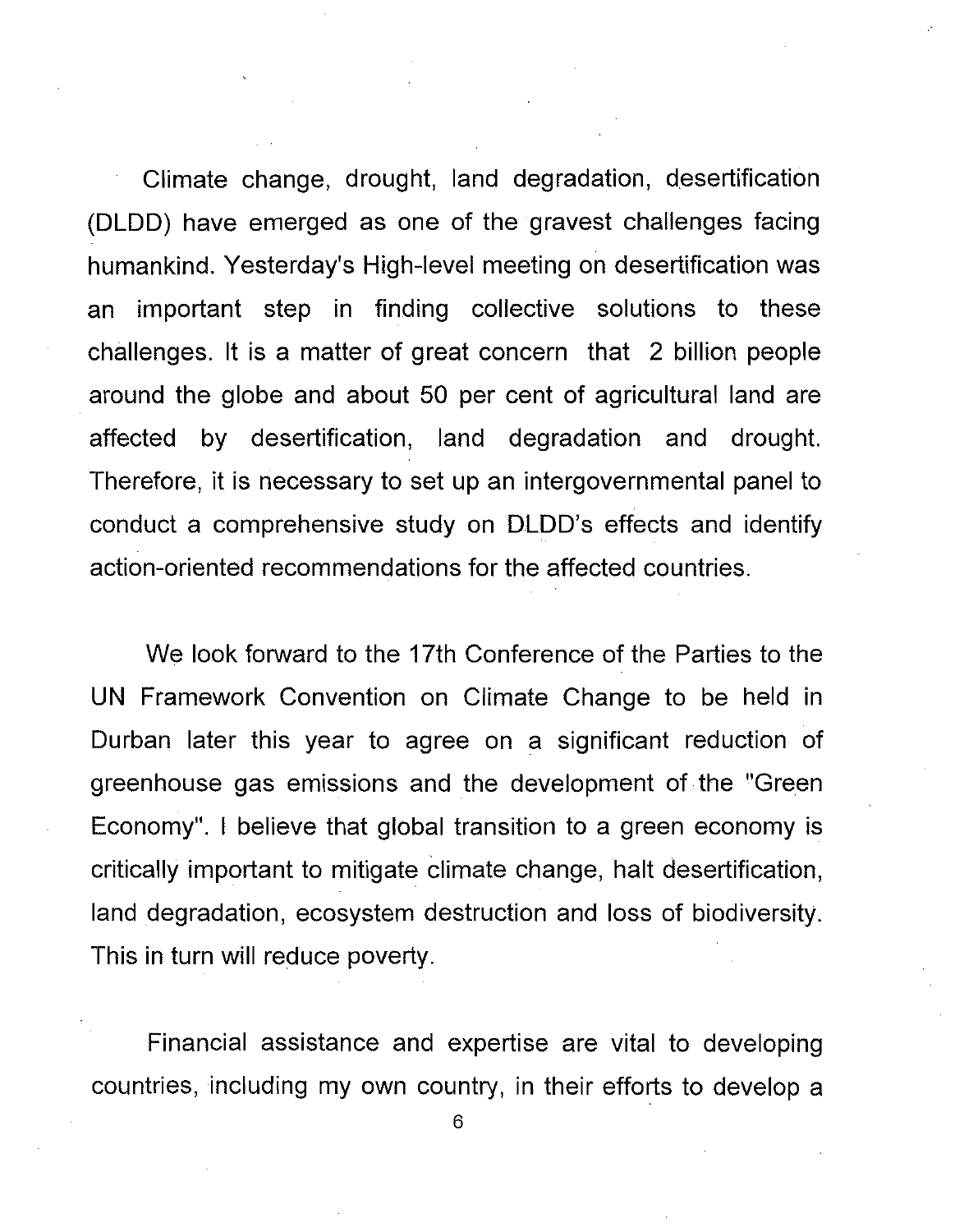green economy through introduction of green technologies and building national capacity in energy production, construction and agriculture. I trust that the "Rio+20" conference will produce results that will lead us farther down this road.

As a country highly susceptible to the impact of climate change, Mongolia is supportive of global efforts to combat negative effects of climate change. With this in view, Mongolia will host the ASEM Environment Ministers' Conference on Sustainable Management of Water and Forest in 2012.

Mr. President,

The passing year has witnessed dramatic transformations. The Arab Spring has brought freedom to millions of people. But the Arab Spring is far from over. The revolution for freedom is not the hardest social change to make. Building and developing a free, open, fair civic society is even more difficult. This is what our ancestors taught us, and these lessons have been reinforced during the 20 years of undergoing our own democratic transformation. Let me cite here the visionary teaching of the founder of the Great Mongolian State - Chinggis Khaan, who was rightly chosen as the Man of the Millennium. Chinggis Khaan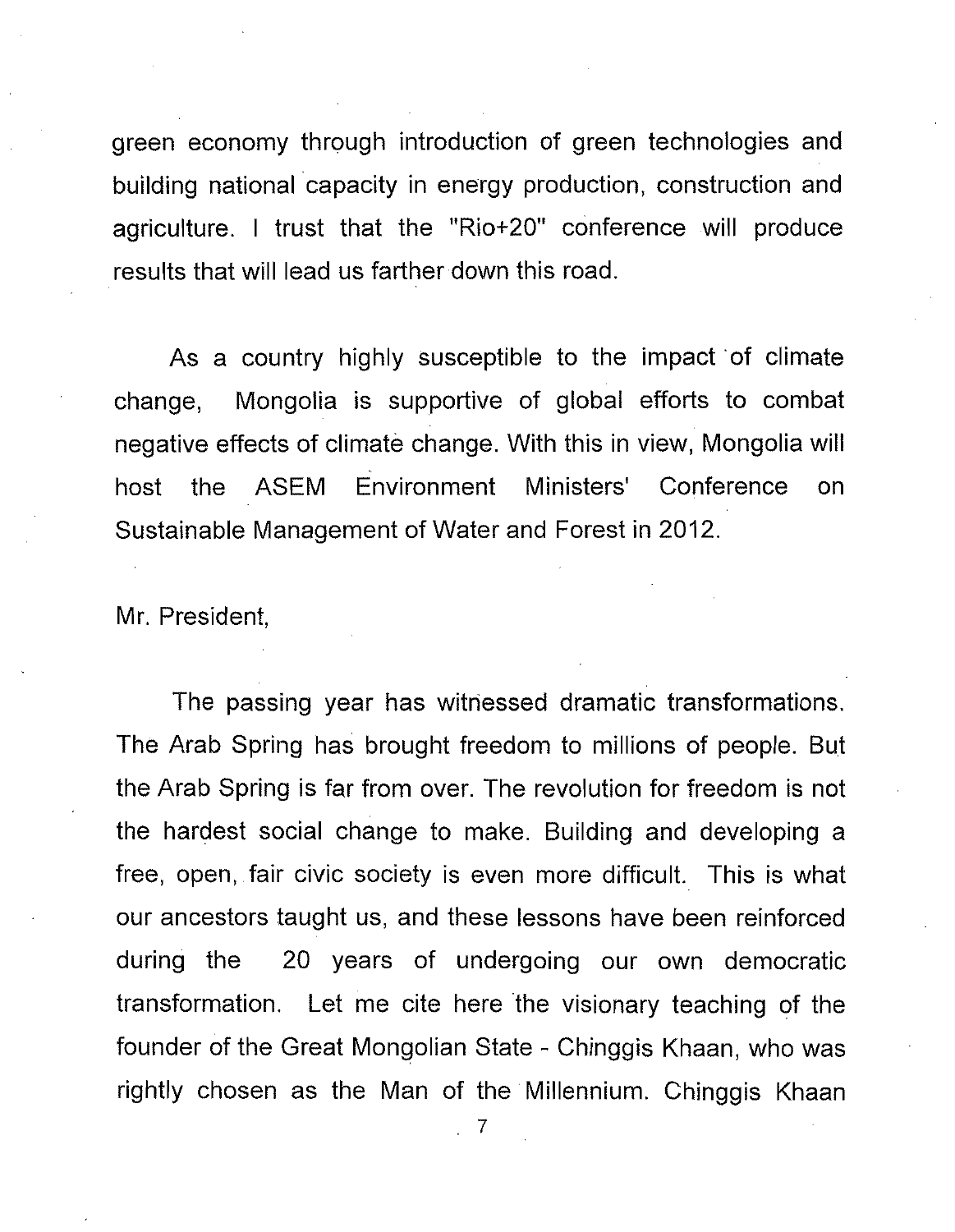once said that "conquering the world on horseback is easy; it is dismounting and governing that is much harder". The revolution for freedom is fought and won by the combined efforts of thousands of people. However, in one form or another, it is each and every person who pays the price for freedom. It is my firm belief that notwithstanding any challenge it faces, freedom is the future of all humankind.

Mr. President,

From July this year, Mongolia has assumed the honorable and responsible duties of the President of the Community of Democracies aimed at promoting and strengthening democratic norms and values around the world.' During its Presidency over the next two years, Mongolia will give priority to the promotion of democracy education and good governance, elimination of corruption, building partnerships with civil society and the consolidation of regional cooperation.

Over the past twenty years of our own democratic changes Mongolia has fundamentally transformed its former political, social and economic systems and laid down all the necessary pillars for new democratic governance that promotes and protects a market

<sup>8</sup>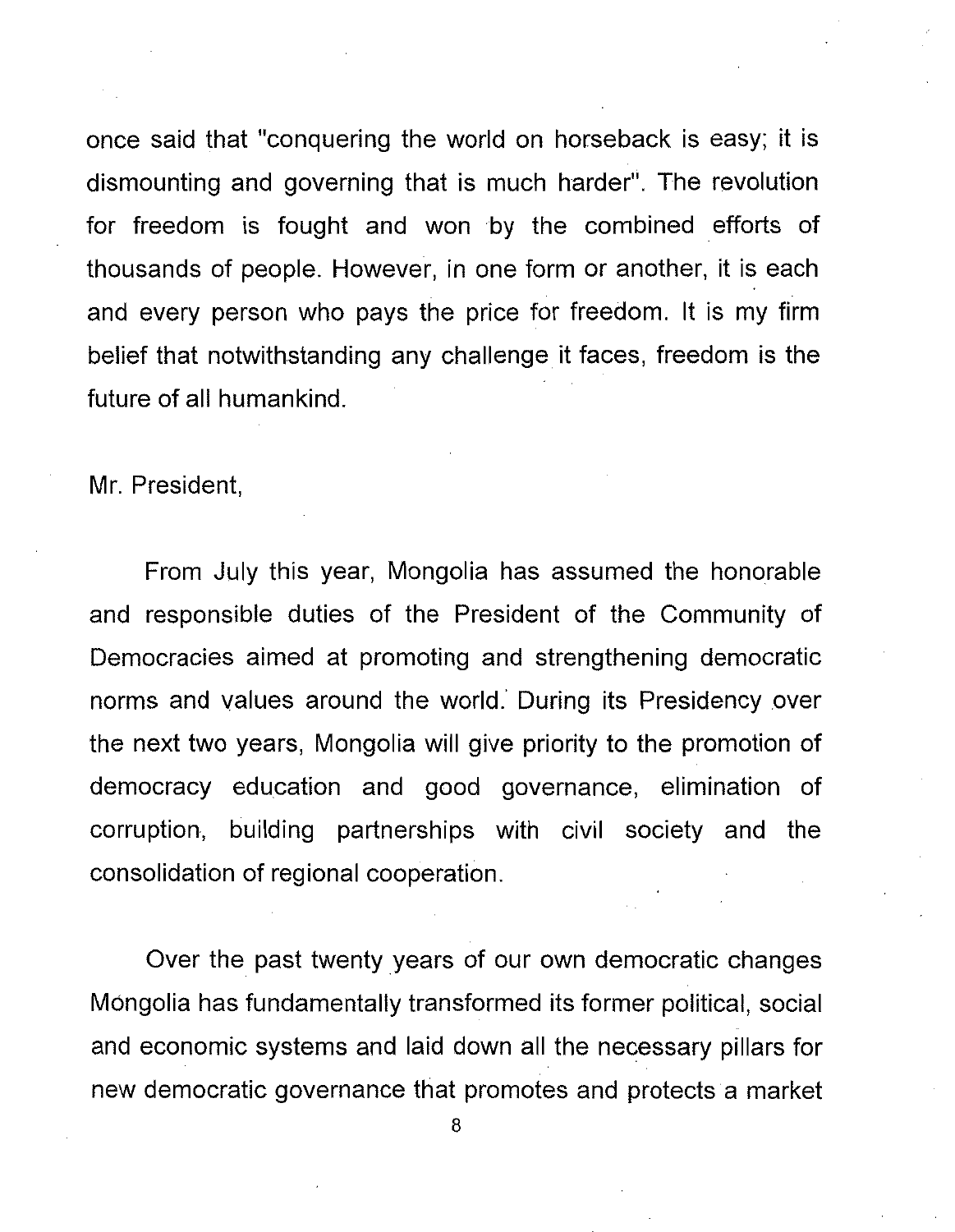economy, free elections, freedom of the press, and civil society. We rightly feel proud with these accomplishments. However, we are fully aware of the fact that there are many things that are far from perfect, and. that a lot more needs to be done to nurture democratic values within each and and every citizen. Foremost, we need to consolidate accountable and transparent governance which is free from corruption, and which is secured by an independent judiciary. Such governance ought to be more responsive to the needs of ordinary citizen, be in their service, abide by rule of law and impartiality, and be provided with proper checks and balances. In short, we strive to develop a system of governance that values its people and treats them with dignity and respect.

To address these challenges and the threats to democracy and open society, we are implementing Mongolia-specific MDG-9 on democratic governance, human rights and zero tolerance to corruption. Within this goal, we endeavor to make our governance open and transparent. That is why, we fully support "the Open Government Partnership" Initiative. Furthermore, I wish to call on all Member States endeavoring to improve their governance at the national level to join the movement for 'zero tolerance of corruption.'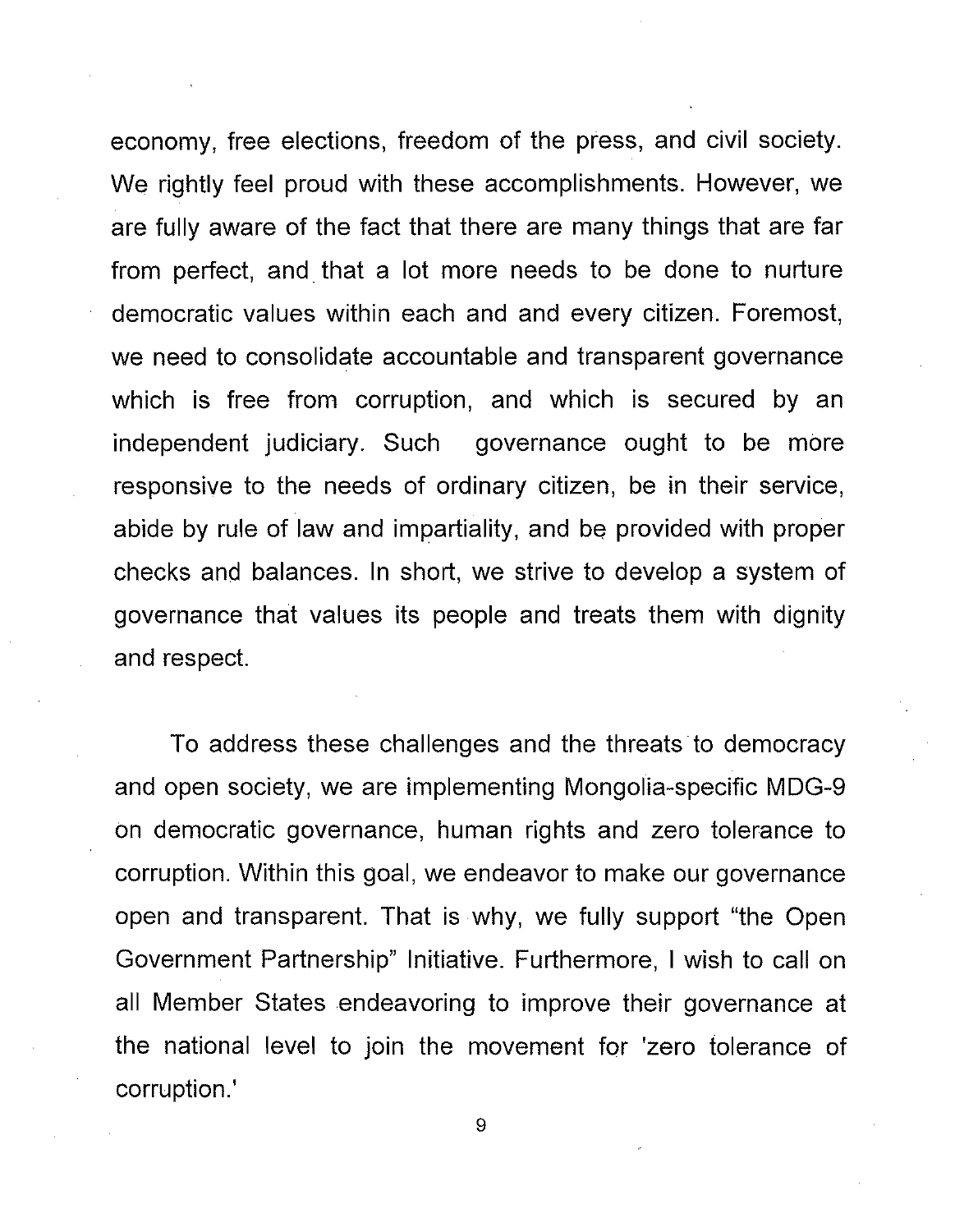Mr. President,

The Arab Change will be followed by the Arab Challenge. Although a democratic process is a homegrown phenomenon, it should be supported by international cooperation. Here, I have a message to industrialized, democratic countries: do not withdraw from· the battle. On the other hand, democratization does not mean westernization. Democracy ought to develop naturally in line with the historical, cultural and development specifics of a given country. Nonetheless, respect for freedom, justice and human rights and strict abidance by the rule of law, are common to all successful and responsible democracies. Bad governance is the worst problem of all. Therefore, any aspiration to improve and streamline such a governance ought to be strongly supported at all times.

Libya has entered a new era as a result of the relentless courage and patience of the Libyan rebels who have persevered for many months in their struggle for freedom, human rights and democracy. Colonel Gaddafi called his fellow countrymen "rats" and to brutally hunt them down and exterminate. Now, he himself is being hunted as a rat from hole to hole, from trench to trench.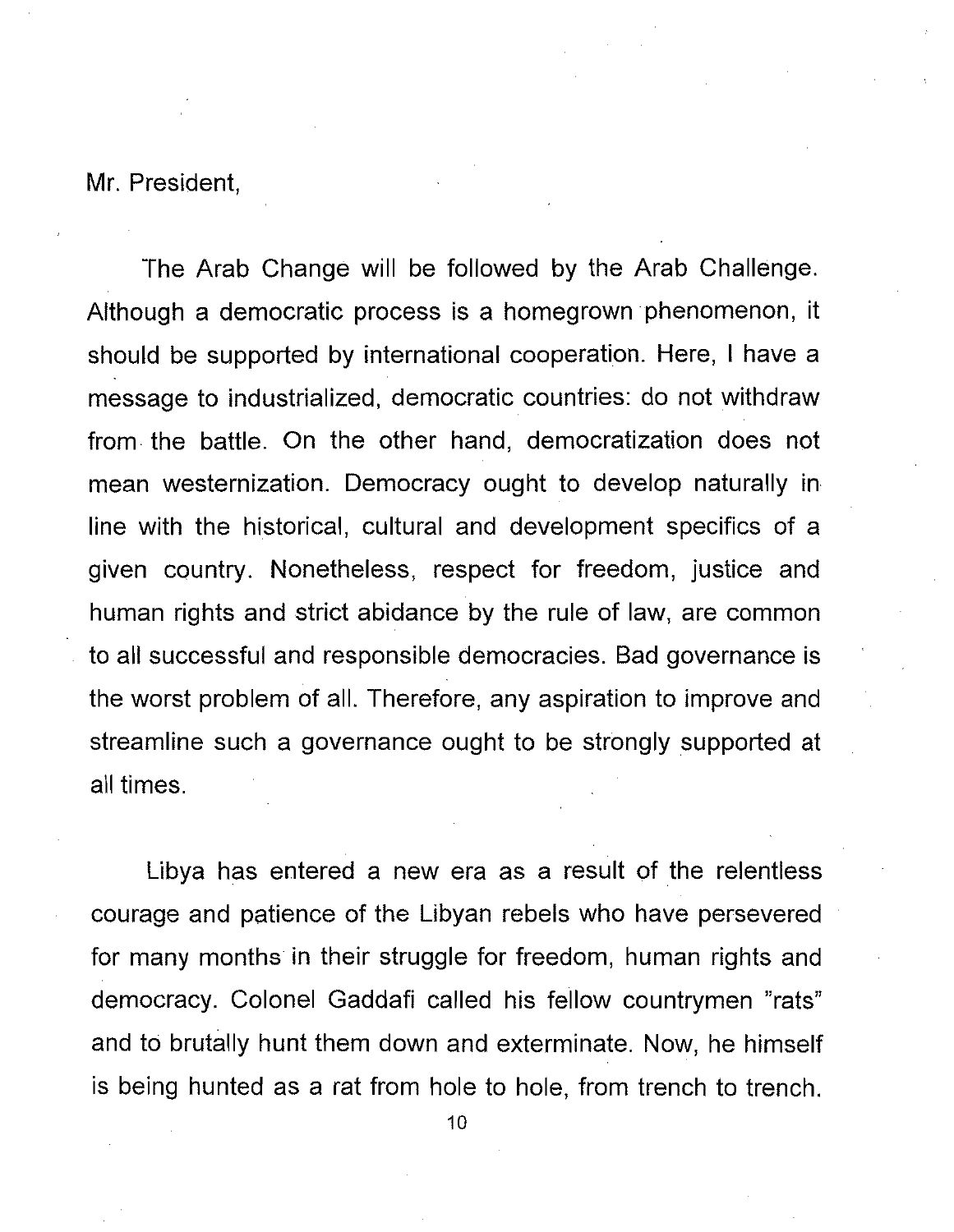And this is the fate which awaits anyone who suppresses the people's love for freedom and desire to live in dignity.

Respectful of the aspirations of the Libyan people, Mongolia has recognized the National Transitional Council and expresses its full support for Libya's transition towards democracy, justice and human rights.

The international community should not shy away from condemning the regime of Syria's Bashar al-Asad, who has inhumanly and brutally· chosen bloodshed to crack down on freedom and justice craving peaceful protesters by using combat vehicles, snipers and military force. Let us unanimously demand that he ends his atrocities. We must make the necessary decision to that effect without delay and help the courageous people of Syria who are craving freedom and justice, and are losing dozens of their brave sons and· daughters every day. The love for freedom is the greatest force in this world. No tyranny, no cruelest regime can resist it forever. I would like to say these words to the authorities of Yemen and dictators seeking to suppress their citizens' fight for freedom.

Mr. President,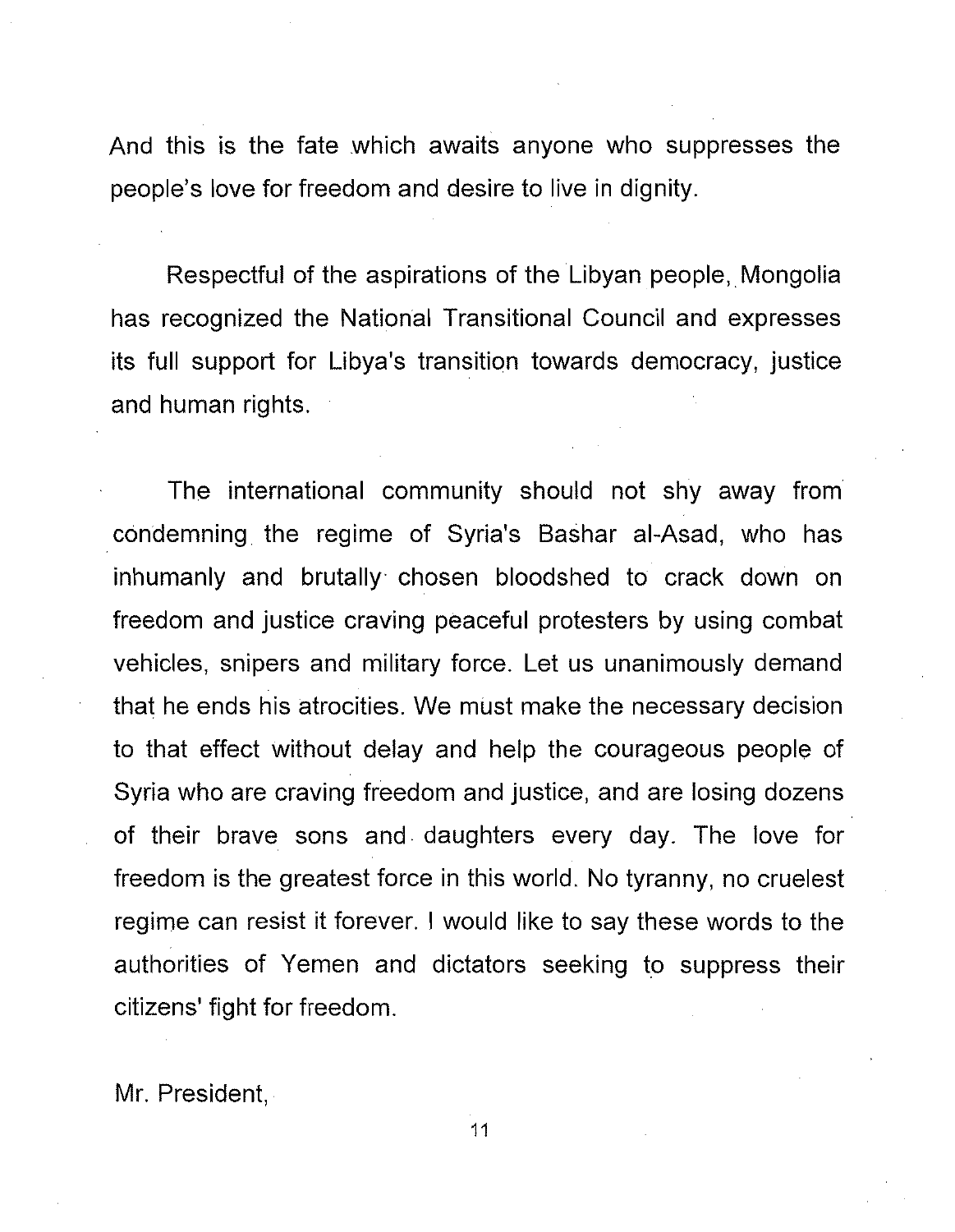It has been a timely decision to make 'the role of mediation in the settlement of disputes by peaceful means' as the main theme of this general debate. The main purpose of the UN is to settle disputes by peaceful means. We commend skilful diplomacy by the Secretary-General and his envoys in resolving disputes and conflicts in various corners of the world. Member States need to work together to strengthen the UN's capacity towards this end.

Northeast Asia is a region where mediation activities can be vigorously pursued. The region still lacks a formal mechanism for building confidence and strengthening regional cooperation. Therefore, we believe that Mongolia's proposal to set up a permanent mechanism to promote peace and stability in Northeast Asia remains valid. To further our proposal we are ready to consult with relevant countries.

Mr. President,

On September 11 ten years ago, terrorists tore down the Twin Towers, but they failed to tear down their spirit  $-$  freedom and they will never succeed in doing that. Mongolia stands tall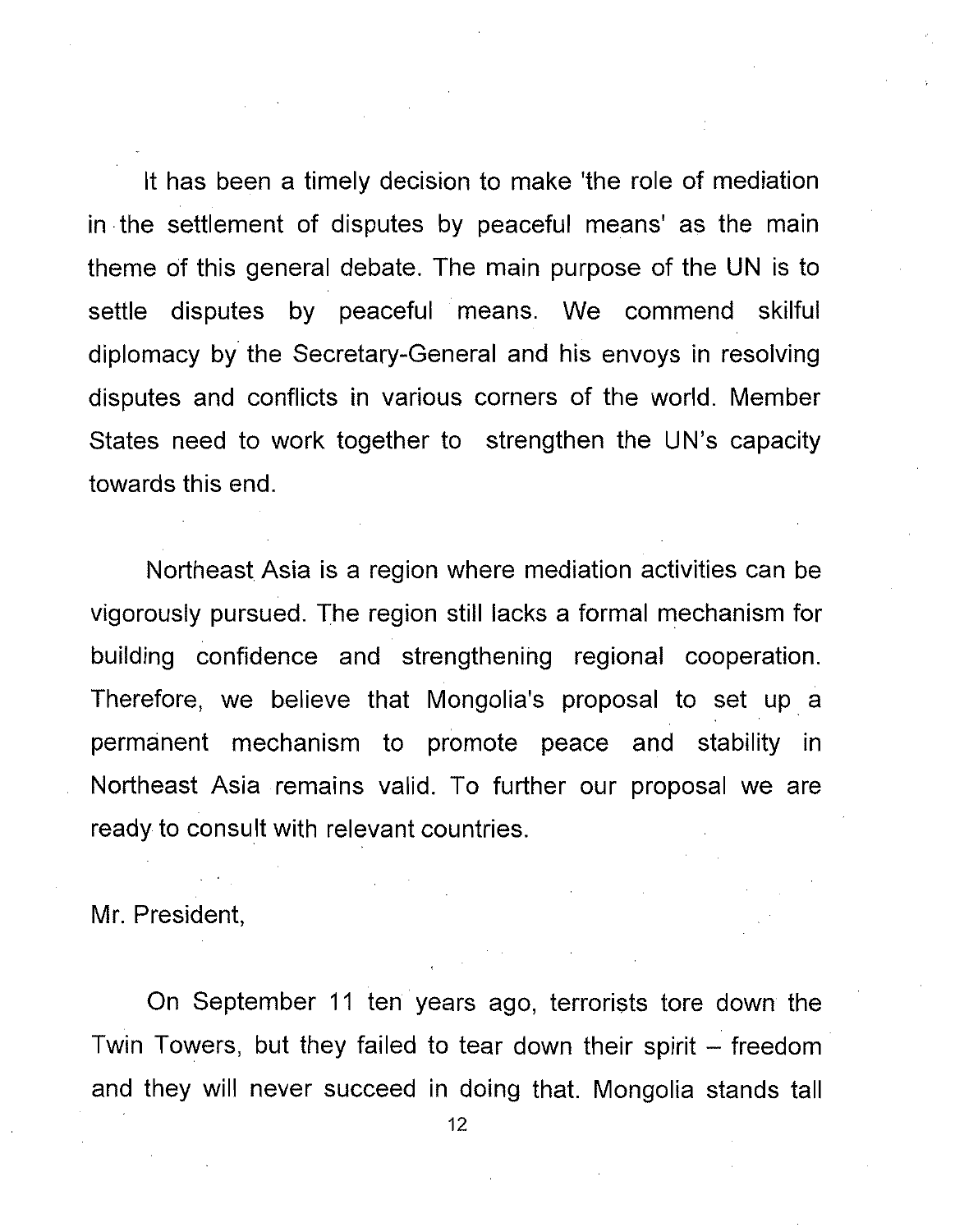with the international community in its fight against terrorism as a party to all the UN conventions to combat terrorism.

We need to re-invigorate our resolve for a world free of nuclear weapons and exploit nuclear power solely for peaceful purposes. The urgency and importance of strengthening safety and security of nuclear reactors was reminded by the tragic accident at the Fukushima Daiichi nuclear power plant last March. We commend the Secretary-General's initiative to organize tomorrow a high level meeting to strengthen international measures on nuclear safety and security around the world. The 2010 Non-proliferation treaty review conference gave a renewed impetus for expanding nuclear weapon free zones around the world. The proposed nuclear weapon free zone in the Middle East will contribute to the promotion of world peace.

Mongolia continues to work on further strengthening its internationally recognized nuclear weapon-free status. To this end, we are holding consultations with nuclear powers. From this highly esteemed rostrum of the General Assembly I would like to underscore that there should be no doubt that Mongolia would in no way yield to dumping nuclear wastes on its territory. It should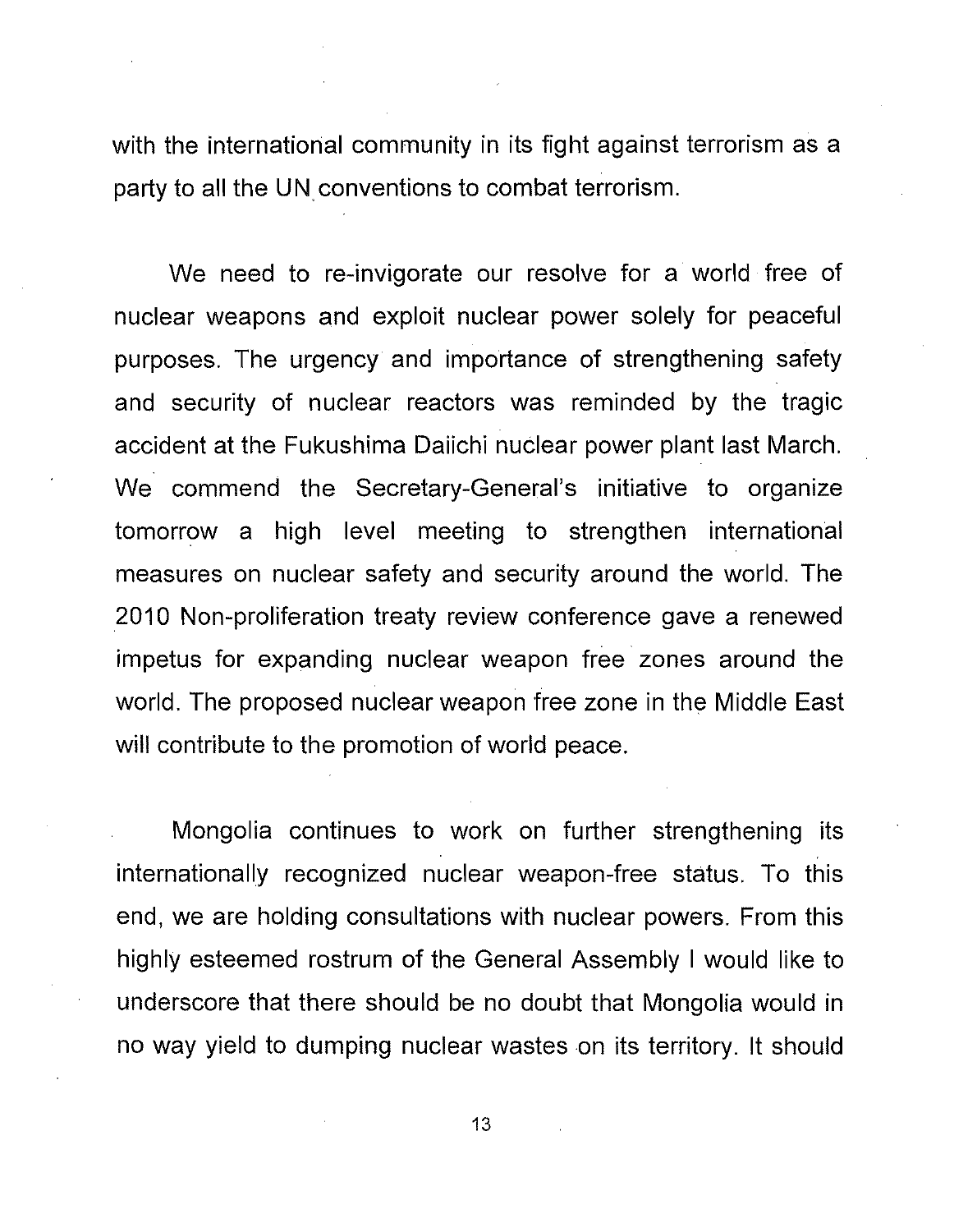go without saying that in today's world any attempt to enforce such decisions will undoubtedly fail.

Mr. President,

It is of historic importance to us that the observance of the 50<sup>th</sup> Anniversary of Mongolia's joining the world Organization coincides with this session of the General Assembly. On October 27 of 1961, Mongolia became a full-fledged member of the United Nations. It has opened new frontiers of actively engaging with the international community for the global good. Furthermore, this year Mongolia is marking the 2220th anniversary of its statehood, centenaries of regaining its independence and establishment of modern diplomatic service as well as the 90th anniversary of the people's revolution.

Over the past five decades the cooperation between Mongolia and the UN has expanded both in scope and substance. Today Mongolia is a party to more than 240 multilateral conventions and enjoys membership in over 110 international organizations. United Nations' assistance and cooperation has been instrumental in developing human resources and capacity building, developing education, health and information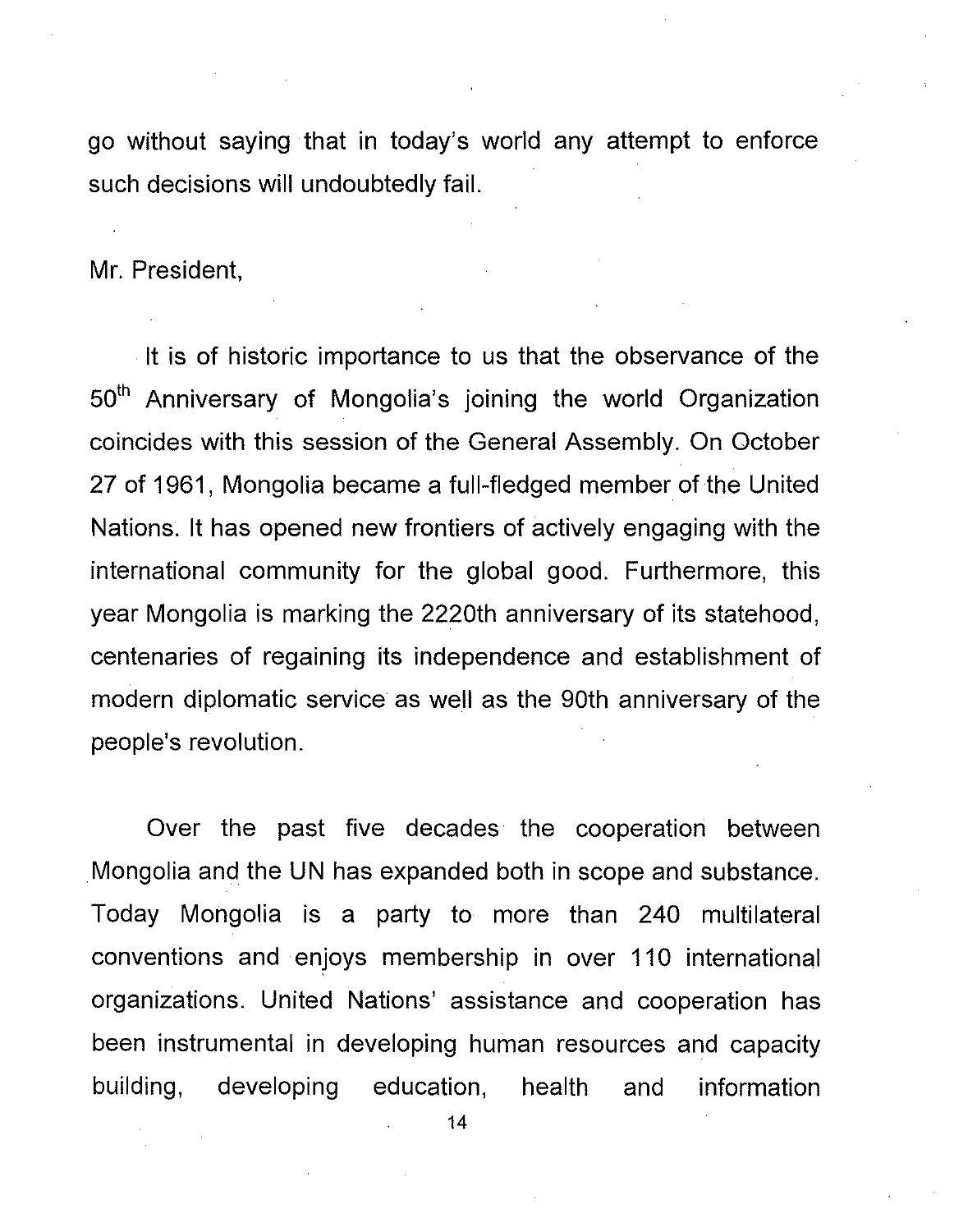technology, reducing poverty and developing an adequate response to natural disasters.

For its part, Mongolia has also been endeavoring to contribute, where it could, to the common efforts of the international community. My delegation is pleased to recall that at the initiative of Mongolia the General Assembly adopted the Declaration on the Rights of Peoples to Peace, the Principles and· Guidelines for International Negotiations, resolutions to observe annually a disarmament week, the United Nations Literacy Decade and relevant resolutions on cooperatives, rural women and land-locked developing countries. Mongolian troops have courageously served as UN Blue Helmets in many hotspots around the world, including in the DRC, Western Sahara, South Sudan, Eritrea, Georgia, Sierra Leone, Chad and Darfur.

All in all, over the past five decades Mongolia has been faithful to its obligations under the Charter and strived to be an active Member State. We stand strongly committed to further contributing to the multi-faceted activities of the UN. I am pleased to announce our decision to present our candidature for a nonpermanent seat of the Security Council for the term 2023..2024 at